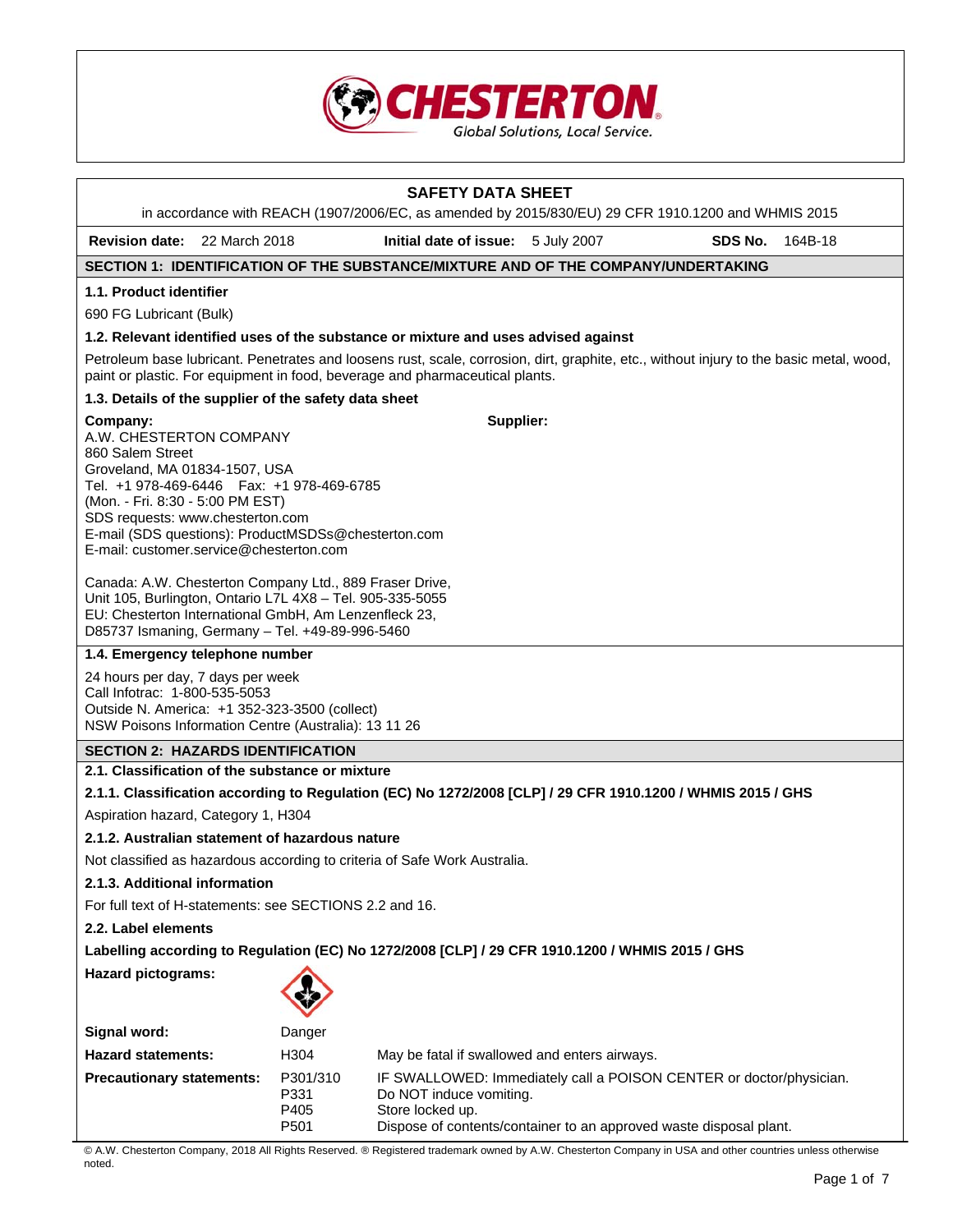| <b>Supplemental information:</b><br>None                                                                                                                                                                                     |       |                        |                          |                                                                                                           |  |
|------------------------------------------------------------------------------------------------------------------------------------------------------------------------------------------------------------------------------|-------|------------------------|--------------------------|-----------------------------------------------------------------------------------------------------------|--|
| 2.3. Other hazards                                                                                                                                                                                                           |       |                        |                          |                                                                                                           |  |
| None expected in industrial use.                                                                                                                                                                                             |       |                        |                          |                                                                                                           |  |
| <b>SECTION 3: COMPOSITION/INFORMATION ON INGREDIENTS</b>                                                                                                                                                                     |       |                        |                          |                                                                                                           |  |
| 3.2. Mixtures                                                                                                                                                                                                                |       |                        |                          |                                                                                                           |  |
| Hazardous Ingredients <sup>1</sup>                                                                                                                                                                                           | % Wt. | CAS No./<br>EC No.     | <b>REACH</b><br>Reg. No. | <b>CLP/GHS Classification</b>                                                                             |  |
| White mineral oil (petroleum)                                                                                                                                                                                                | > 90  | 8042-47-5<br>232-455-8 | NA.                      | Asp. Tox. 1, H304                                                                                         |  |
| For full text of H-statements: see SECTION 16.                                                                                                                                                                               |       |                        |                          |                                                                                                           |  |
|                                                                                                                                                                                                                              |       |                        |                          |                                                                                                           |  |
| <sup>1</sup> Classified according to: • 29 CFR 1910.1200, 1915, 1916, 1917, Mass. Right-to-Know Law (ch. 40, M.G.LO. 111F), California Proposition 65<br>• 1272/2008/EC, GHS, REACH<br>• WHMIS 2015<br>• Safe Work Australia |       |                        |                          |                                                                                                           |  |
| <b>SECTION 4: FIRST AID MEASURES</b>                                                                                                                                                                                         |       |                        |                          |                                                                                                           |  |
| 4.1. Description of first aid measures                                                                                                                                                                                       |       |                        |                          |                                                                                                           |  |
| Inhalation:<br>Remove to fresh air. If not breathing, administer artificial respiration. Contact physician.                                                                                                                  |       |                        |                          |                                                                                                           |  |
| Skin contact:<br>Wash skin with soap and water. Contact physician if irritation persists.                                                                                                                                    |       |                        |                          |                                                                                                           |  |
| Eye contact:                                                                                                                                                                                                                 |       |                        |                          | Flush eyes for at least 15 minutes with large amounts of water. Contact physician if irritation persists. |  |
| Ingestion:<br>Do not induce vomiting. Contact physician immediately.                                                                                                                                                         |       |                        |                          |                                                                                                           |  |
| <b>Protection of first-aiders:</b><br>No action shall be taken involving any personal risk or without suitable training. It may be dangerous<br>to the person providing aid to give mouth-to-mouth resuscitation.            |       |                        |                          |                                                                                                           |  |
| 4.2. Most important symptoms and effects, both acute and delayed                                                                                                                                                             |       |                        |                          |                                                                                                           |  |
| Aspiration into the lungs may cause chemical pneumonitis or pulmonary oedema.                                                                                                                                                |       |                        |                          |                                                                                                           |  |
| 4.3. Indication of any immediate medical attention and special treatment needed                                                                                                                                              |       |                        |                          |                                                                                                           |  |
| Treat symptoms.                                                                                                                                                                                                              |       |                        |                          |                                                                                                           |  |
| <b>SECTION 5: FIREFIGHTING MEASURES</b>                                                                                                                                                                                      |       |                        |                          |                                                                                                           |  |
| 5.1. Extinguishing media                                                                                                                                                                                                     |       |                        |                          |                                                                                                           |  |
| <b>Suitable extinguishing media:</b> Carbon dioxide, dry chemical, foam or water fog                                                                                                                                         |       |                        |                          |                                                                                                           |  |
| Unsuitable extinguishing media: High volume water jet                                                                                                                                                                        |       |                        |                          |                                                                                                           |  |
| 5.2. Special hazards arising from the substance or mixture                                                                                                                                                                   |       |                        |                          |                                                                                                           |  |
| Water may cause frothing. Thermal decomposition may produce Carbon Monoxide and Carbon Dioxide.                                                                                                                              |       |                        |                          |                                                                                                           |  |
| 5.3. Advice for firefighters                                                                                                                                                                                                 |       |                        |                          |                                                                                                           |  |
| Cool exposed containers with water. Recommend Firefighters wear self-contained breathing apparatus.                                                                                                                          |       |                        |                          |                                                                                                           |  |
| Flammability Classification: not determined                                                                                                                                                                                  |       |                        |                          |                                                                                                           |  |
| HAZCHEM Emergency Action Code: 2Z                                                                                                                                                                                            |       |                        |                          |                                                                                                           |  |
| <b>SECTION 6: ACCIDENTAL RELEASE MEASURES</b>                                                                                                                                                                                |       |                        |                          |                                                                                                           |  |
| 6.1. Personal precautions, protective equipment and emergency procedures                                                                                                                                                     |       |                        |                          |                                                                                                           |  |
| Evacuate area. Provide adequate ventilation. Utilize exposure controls and personal protection as specified in Section 8.                                                                                                    |       |                        |                          |                                                                                                           |  |
| <b>6.2. Environmental Precautions</b>                                                                                                                                                                                        |       |                        |                          |                                                                                                           |  |
| Keep out of sewers, streams and waterways.                                                                                                                                                                                   |       |                        |                          |                                                                                                           |  |

<sup>©</sup> A.W. Chesterton Company, 2018 All Rights Reserved. ® Registered trademark owned by A.W. Chesterton Company in USA and other countries unless otherwise noted.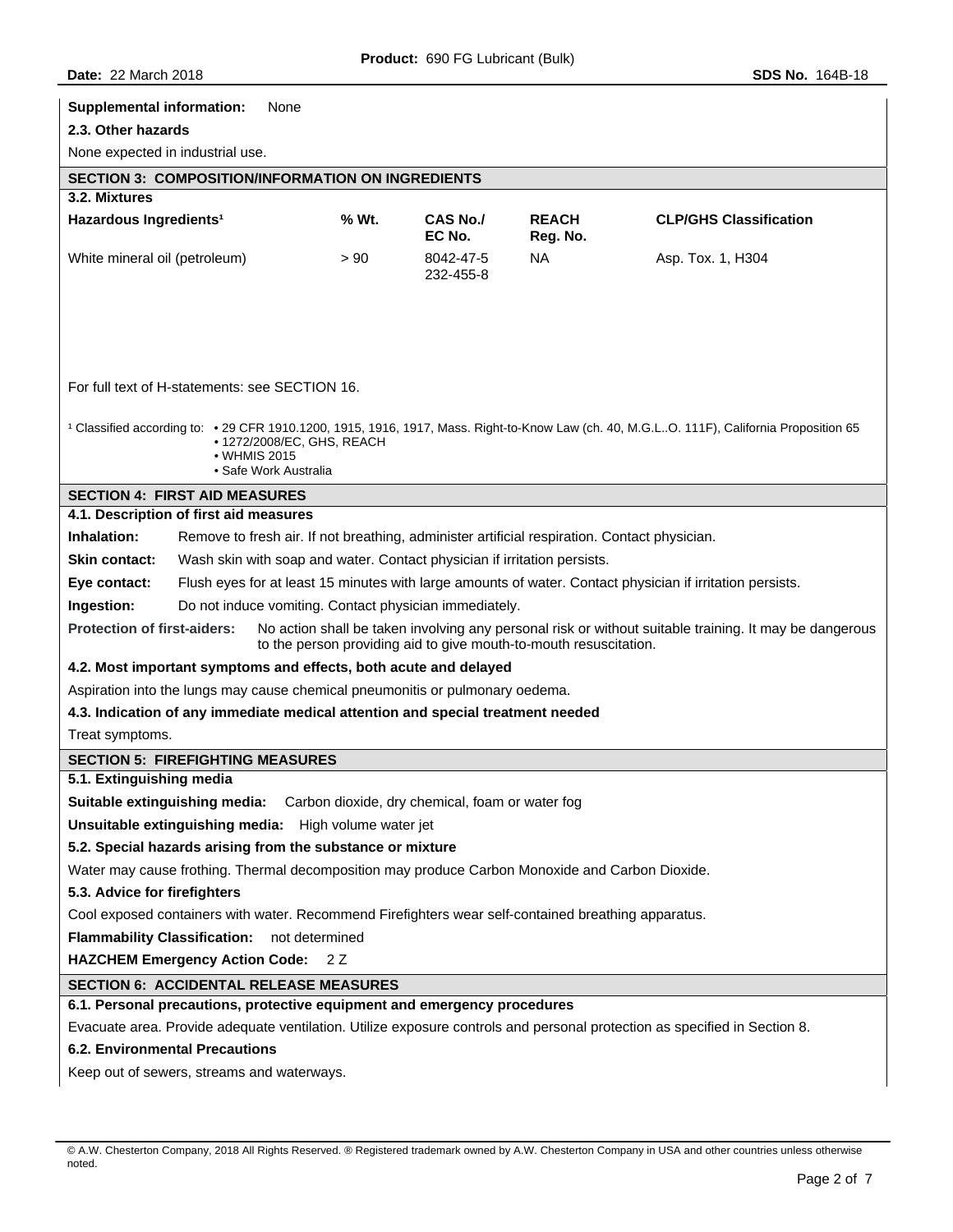| 6.3. Methods and material for containment and cleaning up                                                                                                                                                                                                                                                                                                                                        |                                                                                              |                   |                                     |                   |     |                                          |     |                                           |
|--------------------------------------------------------------------------------------------------------------------------------------------------------------------------------------------------------------------------------------------------------------------------------------------------------------------------------------------------------------------------------------------------|----------------------------------------------------------------------------------------------|-------------------|-------------------------------------|-------------------|-----|------------------------------------------|-----|-------------------------------------------|
| Contain spill to a small area. Pick up with absorbent material (sand, sawdust, clay, etc.) and place in a suitable container for<br>disposal.                                                                                                                                                                                                                                                    |                                                                                              |                   |                                     |                   |     |                                          |     |                                           |
| 6.4. Reference to other sections                                                                                                                                                                                                                                                                                                                                                                 |                                                                                              |                   |                                     |                   |     |                                          |     |                                           |
| Refer to section 13 for disposal advice.                                                                                                                                                                                                                                                                                                                                                         |                                                                                              |                   |                                     |                   |     |                                          |     |                                           |
| <b>SECTION 7: HANDLING AND STORAGE</b>                                                                                                                                                                                                                                                                                                                                                           |                                                                                              |                   |                                     |                   |     |                                          |     |                                           |
| 7.1. Precautions for safe handling                                                                                                                                                                                                                                                                                                                                                               |                                                                                              |                   |                                     |                   |     |                                          |     |                                           |
| Wash before eating, drinking or smoking. Utilize exposure controls and personal protection as specified in Section 8.                                                                                                                                                                                                                                                                            |                                                                                              |                   |                                     |                   |     |                                          |     |                                           |
| 7.2. Conditions for safe storage, including any incompatibilities                                                                                                                                                                                                                                                                                                                                |                                                                                              |                   |                                     |                   |     |                                          |     |                                           |
| Store in a cool, dry area.                                                                                                                                                                                                                                                                                                                                                                       |                                                                                              |                   |                                     |                   |     |                                          |     |                                           |
| 7.3. Specific end use(s)                                                                                                                                                                                                                                                                                                                                                                         |                                                                                              |                   |                                     |                   |     |                                          |     |                                           |
| No special precautions.                                                                                                                                                                                                                                                                                                                                                                          |                                                                                              |                   |                                     |                   |     |                                          |     |                                           |
| <b>SECTION 8: EXPOSURE CONTROLS/PERSONAL PROTECTION</b>                                                                                                                                                                                                                                                                                                                                          |                                                                                              |                   |                                     |                   |     |                                          |     |                                           |
| 8.1. Control parameters                                                                                                                                                                                                                                                                                                                                                                          |                                                                                              |                   |                                     |                   |     |                                          |     |                                           |
| Occupational exposure limit values                                                                                                                                                                                                                                                                                                                                                               |                                                                                              |                   |                                     |                   |     |                                          |     |                                           |
| Ingredients                                                                                                                                                                                                                                                                                                                                                                                      | OSHA PEL <sup>1</sup><br>ppm                                                                 | mg/m <sup>3</sup> | <b>ACGIH TLV<sup>2</sup></b><br>ppm | mg/m <sup>3</sup> | ppm | UK WEL <sup>3</sup><br>mg/m <sup>3</sup> | ppm | <b>AUSTRALIA ES4</b><br>mg/m <sup>3</sup> |
| Oil mist, mineral                                                                                                                                                                                                                                                                                                                                                                                |                                                                                              | 5                 | $-$                                 | 5                 |     |                                          |     | 5                                         |
|                                                                                                                                                                                                                                                                                                                                                                                                  |                                                                                              |                   |                                     |                   |     |                                          |     |                                           |
|                                                                                                                                                                                                                                                                                                                                                                                                  |                                                                                              |                   |                                     |                   |     |                                          |     |                                           |
|                                                                                                                                                                                                                                                                                                                                                                                                  |                                                                                              |                   |                                     |                   |     |                                          |     |                                           |
|                                                                                                                                                                                                                                                                                                                                                                                                  |                                                                                              |                   |                                     |                   |     |                                          |     |                                           |
|                                                                                                                                                                                                                                                                                                                                                                                                  |                                                                                              |                   |                                     |                   |     |                                          |     |                                           |
|                                                                                                                                                                                                                                                                                                                                                                                                  |                                                                                              |                   |                                     |                   |     |                                          |     |                                           |
|                                                                                                                                                                                                                                                                                                                                                                                                  |                                                                                              |                   |                                     |                   |     |                                          |     |                                           |
| <sup>1</sup> United States Occupational Health & Safety Administration permissible exposure limits<br><sup>2</sup> American Conference of Governmental Industrial Hygienists threshold limit values<br><sup>3</sup> EH40 Workplace exposure limits, Health & Safety Executive<br>4 Adopted National Exposure Standards for Atmospheric Contaminants in the Occupational Environment [NOHSC:1003] |                                                                                              |                   |                                     |                   |     |                                          |     |                                           |
|                                                                                                                                                                                                                                                                                                                                                                                                  |                                                                                              |                   |                                     |                   |     |                                          |     |                                           |
| Derived No Effect Level (DNEL) according to Regulation (EC) No 1907/2006:                                                                                                                                                                                                                                                                                                                        |                                                                                              |                   |                                     |                   |     |                                          |     |                                           |
| <b>Workers</b>                                                                                                                                                                                                                                                                                                                                                                                   |                                                                                              |                   |                                     |                   |     |                                          |     |                                           |
| Not available                                                                                                                                                                                                                                                                                                                                                                                    |                                                                                              |                   |                                     |                   |     |                                          |     |                                           |
| Predicted No Effect Concentration (PNEC) according to Regulation (EC) No 1907/2006:                                                                                                                                                                                                                                                                                                              |                                                                                              |                   |                                     |                   |     |                                          |     |                                           |
| Not available                                                                                                                                                                                                                                                                                                                                                                                    |                                                                                              |                   |                                     |                   |     |                                          |     |                                           |
| 8.2. Exposure controls                                                                                                                                                                                                                                                                                                                                                                           |                                                                                              |                   |                                     |                   |     |                                          |     |                                           |
| 8.2.1. Engineering measures                                                                                                                                                                                                                                                                                                                                                                      |                                                                                              |                   |                                     |                   |     |                                          |     |                                           |
| Use only in well-ventilated areas.                                                                                                                                                                                                                                                                                                                                                               |                                                                                              |                   |                                     |                   |     |                                          |     |                                           |
| 8.2.2. Individual protection measures                                                                                                                                                                                                                                                                                                                                                            |                                                                                              |                   |                                     |                   |     |                                          |     |                                           |
| <b>Respiratory protection:</b>                                                                                                                                                                                                                                                                                                                                                                   | Not normally needed. If exposure limits are exceeded, use approved organic vapor respirator. |                   |                                     |                   |     |                                          |     |                                           |
| Protective gloves:                                                                                                                                                                                                                                                                                                                                                                               | Not normally needed.                                                                         |                   |                                     |                   |     |                                          |     |                                           |
| Eye and face protection:                                                                                                                                                                                                                                                                                                                                                                         | Safety glasses                                                                               |                   |                                     |                   |     |                                          |     |                                           |
| Other:                                                                                                                                                                                                                                                                                                                                                                                           | None                                                                                         |                   |                                     |                   |     |                                          |     |                                           |
| 8.2.3. Environmental exposure controls                                                                                                                                                                                                                                                                                                                                                           |                                                                                              |                   |                                     |                   |     |                                          |     |                                           |
| Refer to sections 6 and 12.                                                                                                                                                                                                                                                                                                                                                                      |                                                                                              |                   |                                     |                   |     |                                          |     |                                           |
|                                                                                                                                                                                                                                                                                                                                                                                                  |                                                                                              |                   |                                     |                   |     |                                          |     |                                           |

<sup>©</sup> A.W. Chesterton Company, 2018 All Rights Reserved. ® Registered trademark owned by A.W. Chesterton Company in USA and other countries unless otherwise noted.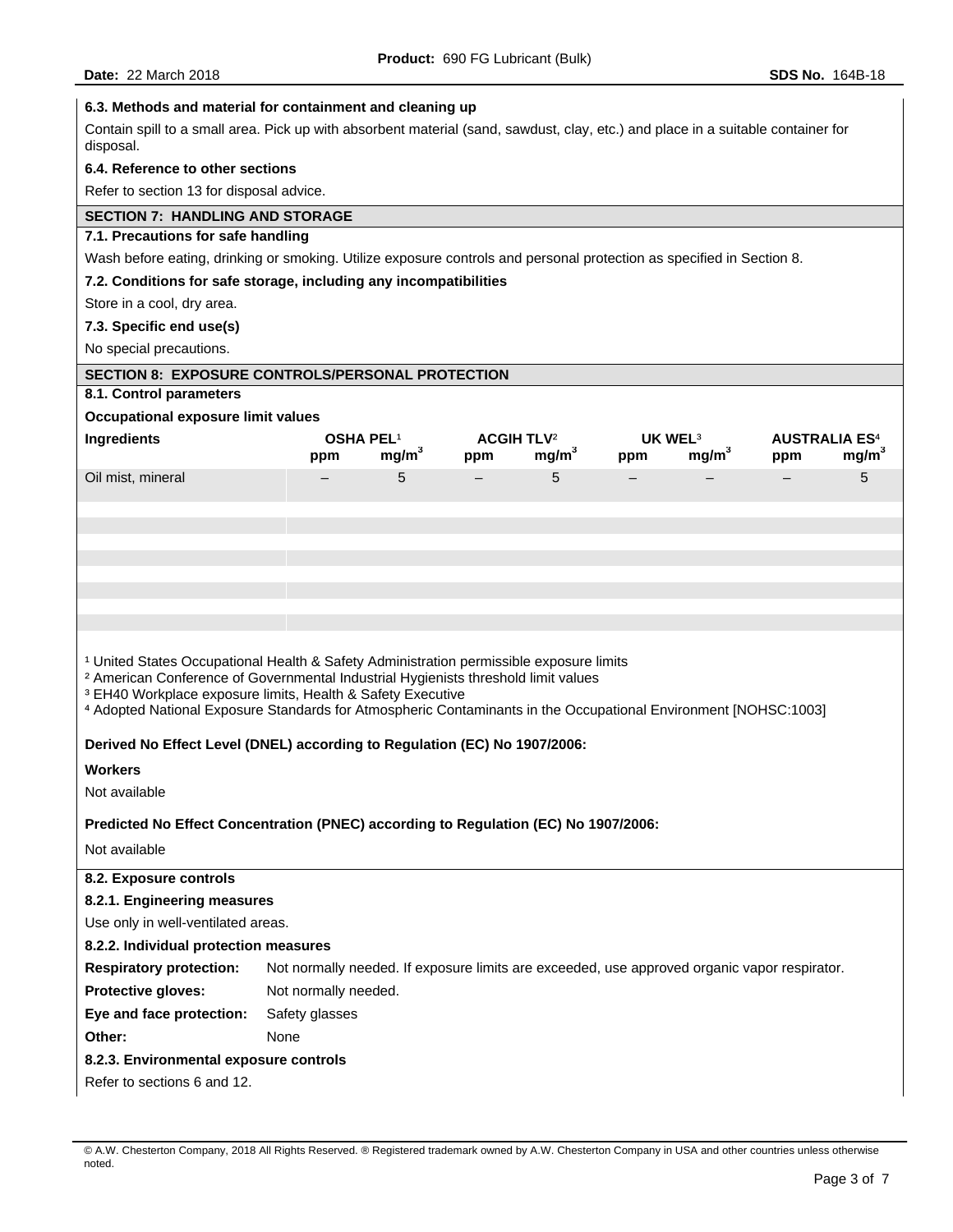**Date:** 22 March 2018 **SDS No.** 164B-18

| <b>SECTION 9: PHYSICAL AND CHEMICAL PROPERTIES</b>                                                                                                                                                                                                                                                                                                                                                  |                                                                                                                                                                                                       |                                                                                                                                                                                                                                                                                             |                                                                                                                                                                       |
|-----------------------------------------------------------------------------------------------------------------------------------------------------------------------------------------------------------------------------------------------------------------------------------------------------------------------------------------------------------------------------------------------------|-------------------------------------------------------------------------------------------------------------------------------------------------------------------------------------------------------|---------------------------------------------------------------------------------------------------------------------------------------------------------------------------------------------------------------------------------------------------------------------------------------------|-----------------------------------------------------------------------------------------------------------------------------------------------------------------------|
|                                                                                                                                                                                                                                                                                                                                                                                                     | 9.1. Information on basic physical and chemical properties                                                                                                                                            |                                                                                                                                                                                                                                                                                             |                                                                                                                                                                       |
| <b>Physical state</b><br>Colour<br>Initial boiling point<br><b>Melting point</b><br>% Volatile (by volume)<br><b>Flash point</b><br><b>Method</b><br><b>Viscositv</b><br><b>Autoignition temperature</b><br><b>Decomposition temperature</b><br><b>Upper/lower flammability or</b><br>explosive limits<br><b>Flammability (solid, gas)</b><br><b>Explosive properties</b><br>9.2. Other information | liquid<br>colorless<br>299°C (570°F)<br>not determined<br>0%<br>171°C (340°F)<br>Open Cup<br>$< 100$ cps<br>not determined<br>no data available<br>not determined<br>not applicable<br>not applicable | Odour<br><b>Odour threshold</b><br>Vapour pressure @ 20°C<br>% Aromatics by weight<br>рH<br><b>Relative density</b><br>Weight per volume<br><b>Coefficient (water/oil)</b><br>Vapour density (air=1)<br>Rate of evaporation (ether=1)<br>Solubility in water<br><b>Oxidising properties</b> | not applicable<br>not determined<br>$< 1$ mm Hg<br>0%<br>not applicable<br>$0.88$ kg/l<br>7.32 lbs/gal.<br>$\leq 1$<br>>1<br>$\leq 1$<br>negligible<br>not applicable |
| Kinematic viscosity at 40°C: 17.93 cst.                                                                                                                                                                                                                                                                                                                                                             |                                                                                                                                                                                                       |                                                                                                                                                                                                                                                                                             |                                                                                                                                                                       |
| <b>SECTION 10: STABILITY AND REACTIVITY</b>                                                                                                                                                                                                                                                                                                                                                         |                                                                                                                                                                                                       |                                                                                                                                                                                                                                                                                             |                                                                                                                                                                       |
| 10.1. Reactivity                                                                                                                                                                                                                                                                                                                                                                                    |                                                                                                                                                                                                       |                                                                                                                                                                                                                                                                                             |                                                                                                                                                                       |
| Refer to sections 10.3 and 10.5.                                                                                                                                                                                                                                                                                                                                                                    |                                                                                                                                                                                                       |                                                                                                                                                                                                                                                                                             |                                                                                                                                                                       |
| 10.2. Chemical stability                                                                                                                                                                                                                                                                                                                                                                            |                                                                                                                                                                                                       |                                                                                                                                                                                                                                                                                             |                                                                                                                                                                       |
| <b>Stable</b>                                                                                                                                                                                                                                                                                                                                                                                       |                                                                                                                                                                                                       |                                                                                                                                                                                                                                                                                             |                                                                                                                                                                       |
| 10.3. Possibility of hazardous reactions                                                                                                                                                                                                                                                                                                                                                            |                                                                                                                                                                                                       |                                                                                                                                                                                                                                                                                             |                                                                                                                                                                       |
|                                                                                                                                                                                                                                                                                                                                                                                                     | No dangerous reactions known under conditions of normal use.                                                                                                                                          |                                                                                                                                                                                                                                                                                             |                                                                                                                                                                       |
| 10.4. Conditions to avoid                                                                                                                                                                                                                                                                                                                                                                           |                                                                                                                                                                                                       |                                                                                                                                                                                                                                                                                             |                                                                                                                                                                       |
| Open flames and red hot surfaces.                                                                                                                                                                                                                                                                                                                                                                   |                                                                                                                                                                                                       |                                                                                                                                                                                                                                                                                             |                                                                                                                                                                       |
| 10.5. Incompatible materials                                                                                                                                                                                                                                                                                                                                                                        |                                                                                                                                                                                                       |                                                                                                                                                                                                                                                                                             |                                                                                                                                                                       |
|                                                                                                                                                                                                                                                                                                                                                                                                     | Strong oxidizers like liquid Chlorine and concentrated Oxygen.                                                                                                                                        |                                                                                                                                                                                                                                                                                             |                                                                                                                                                                       |
| 10.6. Hazardous decomposition products                                                                                                                                                                                                                                                                                                                                                              |                                                                                                                                                                                                       |                                                                                                                                                                                                                                                                                             |                                                                                                                                                                       |
|                                                                                                                                                                                                                                                                                                                                                                                                     | Thermal decomposition may produce Carbon Monoxide and Carbon Dioxide.                                                                                                                                 |                                                                                                                                                                                                                                                                                             |                                                                                                                                                                       |
| <b>SECTION 11: TOXICOLOGICAL INFORMATION</b>                                                                                                                                                                                                                                                                                                                                                        |                                                                                                                                                                                                       |                                                                                                                                                                                                                                                                                             |                                                                                                                                                                       |
| 11.1. Information on toxicological effects                                                                                                                                                                                                                                                                                                                                                          |                                                                                                                                                                                                       |                                                                                                                                                                                                                                                                                             |                                                                                                                                                                       |
| <b>Primary route of exposure</b><br>under normal use:                                                                                                                                                                                                                                                                                                                                               | Skin and eye contact.                                                                                                                                                                                 |                                                                                                                                                                                                                                                                                             |                                                                                                                                                                       |
| Acute toxicity -                                                                                                                                                                                                                                                                                                                                                                                    |                                                                                                                                                                                                       |                                                                                                                                                                                                                                                                                             |                                                                                                                                                                       |
| Oral:                                                                                                                                                                                                                                                                                                                                                                                               |                                                                                                                                                                                                       | Based on available data on components, the classification criteria are not met.                                                                                                                                                                                                             |                                                                                                                                                                       |
|                                                                                                                                                                                                                                                                                                                                                                                                     | Substance                                                                                                                                                                                             | <b>Test</b>                                                                                                                                                                                                                                                                                 | Result                                                                                                                                                                |
|                                                                                                                                                                                                                                                                                                                                                                                                     | White mineral oil (petroleum)                                                                                                                                                                         | LD50, rat                                                                                                                                                                                                                                                                                   | > 5000 mg/kg                                                                                                                                                          |
| Dermal:                                                                                                                                                                                                                                                                                                                                                                                             |                                                                                                                                                                                                       | Based on available data on components, the classification criteria are not met.                                                                                                                                                                                                             |                                                                                                                                                                       |
|                                                                                                                                                                                                                                                                                                                                                                                                     | Substance                                                                                                                                                                                             | <b>Test</b>                                                                                                                                                                                                                                                                                 | Result                                                                                                                                                                |
|                                                                                                                                                                                                                                                                                                                                                                                                     | White mineral oil (petroleum)                                                                                                                                                                         | LD50, rabbit                                                                                                                                                                                                                                                                                | $> 2000$ mg/kg                                                                                                                                                        |
| Inhalation:                                                                                                                                                                                                                                                                                                                                                                                         | Based on available data on components, the classification criteria are not met.                                                                                                                       |                                                                                                                                                                                                                                                                                             |                                                                                                                                                                       |
|                                                                                                                                                                                                                                                                                                                                                                                                     | Substance                                                                                                                                                                                             | <b>Test</b>                                                                                                                                                                                                                                                                                 | Result                                                                                                                                                                |
|                                                                                                                                                                                                                                                                                                                                                                                                     | White mineral oil (petroleum)                                                                                                                                                                         | LC50, rat, 4 hours                                                                                                                                                                                                                                                                          | $> 5$ mg/l                                                                                                                                                            |
| <b>Skin corrosion/irritation:</b>                                                                                                                                                                                                                                                                                                                                                                   | White mineral oil (petroleum): not irritating.                                                                                                                                                        |                                                                                                                                                                                                                                                                                             |                                                                                                                                                                       |
| Serious eye damage/<br>irritation:                                                                                                                                                                                                                                                                                                                                                                  | White mineral oil (petroleum): not irritating.                                                                                                                                                        |                                                                                                                                                                                                                                                                                             |                                                                                                                                                                       |
| <b>Respiratory or skin</b><br>sensitisation:                                                                                                                                                                                                                                                                                                                                                        | No information available                                                                                                                                                                              |                                                                                                                                                                                                                                                                                             |                                                                                                                                                                       |

© A.W. Chesterton Company, 2018 All Rights Reserved. ® Registered trademark owned by A.W. Chesterton Company in USA and other countries unless otherwise noted.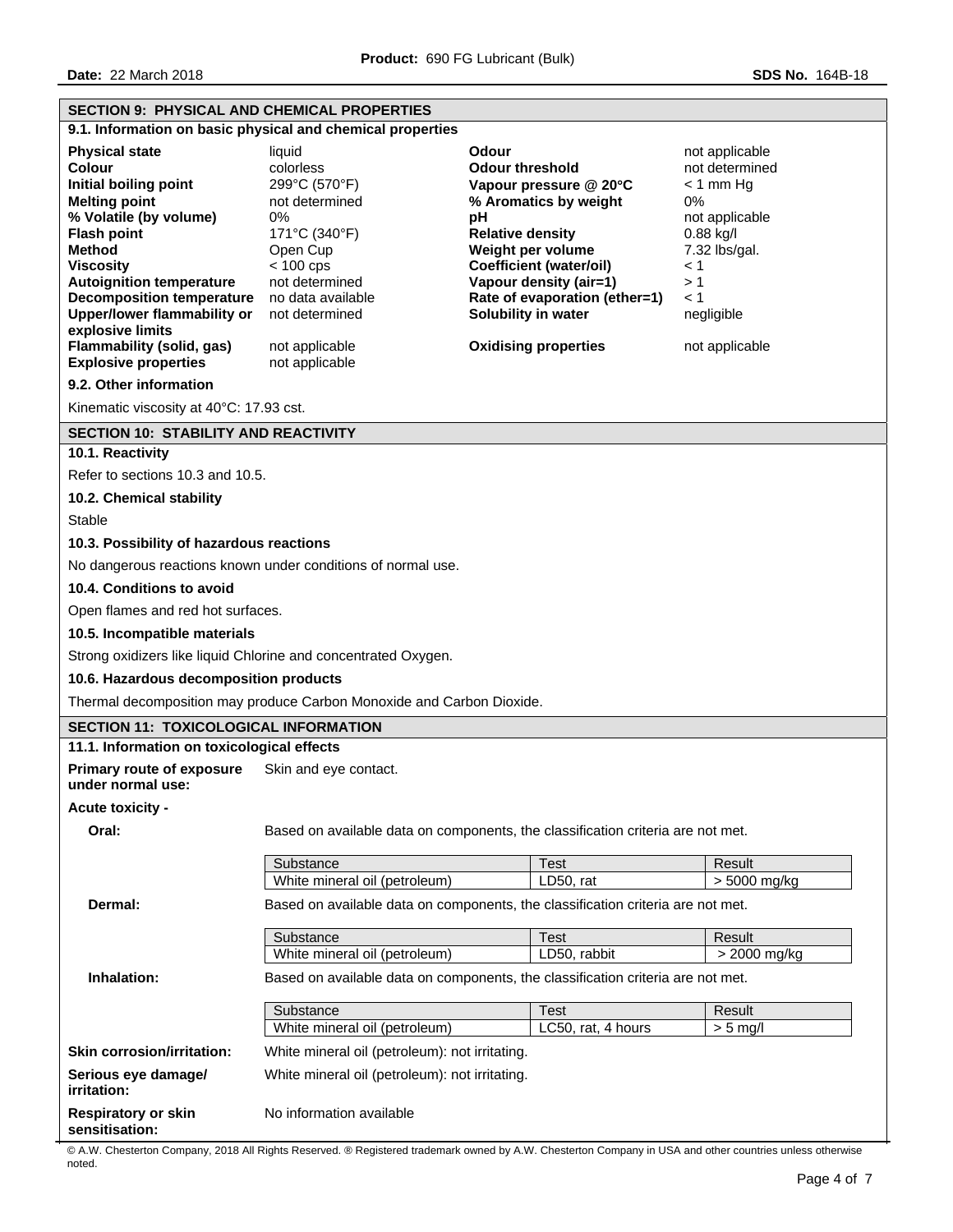| Germ cell mutagenicity:       | No information available                                                                                                                                                                                                                                                                            |
|-------------------------------|-----------------------------------------------------------------------------------------------------------------------------------------------------------------------------------------------------------------------------------------------------------------------------------------------------|
| Carcinogenicity:              | As per 29 CFR 1910.1200 (Hazard Communication), this product contains no carcinogens as listed<br>by the National Toxicology Program (NTP), the International Agency for Research on Cancer<br>(IARC), the Occupational Safety and Health Administration (OSHA) or Regulation (EC) No<br>1272/2008. |
| <b>Reproductive toxicity:</b> | No information available                                                                                                                                                                                                                                                                            |
| STOT - single exposure:       | No information available                                                                                                                                                                                                                                                                            |
| STOT – repeated exposure:     | No information available                                                                                                                                                                                                                                                                            |
| <b>Aspiration hazard:</b>     | Aspiration into the lungs may cause chemical pneumonitis or pulmonary oedema.                                                                                                                                                                                                                       |
| Other information:            | None known                                                                                                                                                                                                                                                                                          |

# **SECTION 12: ECOLOGICAL INFORMATION**

Ecotoxicological data have not been determined specifically for this product. The information given below is based on a knowledge of the components and the ecotoxicology of similar substances.

## **12.1. Toxicity**

Oil products, improperly released to the environment, can cause ground and water pollution.

### **12.2. Persistence and degradability**

The product is not readily biodegradable to OECD criteria but is inherently biodegradable.

### **12.3. Bioaccumulative potential**

White mineral oil (petroleum): expected to exhibit low mobility in soil.

### **12.4. Mobility in soil**

Liquid. Solubility in water: negligible. Floats on water. In determining environmental mobility, consider the product's physical and chemical properties (see Section 9).

## **12.5. Results of PBT and vPvB assessment**

Not available

## **12.6. Other adverse effects**

None known

# **SECTION 13: DISPOSAL CONSIDERATIONS**

# **13.1. Waste treatment methods**

Incinerate absorbed material with a properly licensed facility. Incinerate or fuel blend spent or unused product. Check local, state and national/federal regulations and comply with the most stringent requirement.

#### **SECTION 14: TRANSPORT INFORMATION**

| 14.1. UN number                                                               |                              |  |
|-------------------------------------------------------------------------------|------------------------------|--|
| ADR/RID/ADN/IMDG/ICAO:                                                        | NOT APPI ICARI F             |  |
| TDG:                                                                          | <b>NOT APPLICABLE</b>        |  |
| US DOT:                                                                       | <b>NOT APPLICABLE</b>        |  |
| 14.2. UN proper shipping name                                                 |                              |  |
| ADR/RID/ADN/IMDG/ICAO:                                                        | NON-HAZARDOUS, NON REGULATED |  |
| TDG:                                                                          | NON-HAZARDOUS, NON REGULATED |  |
| US DOT:                                                                       | NON-HAZARDOUS, NON REGULATED |  |
| 14.3. Transport hazard class(es)                                              |                              |  |
| ADR/RID/ADN/IMDG/ICAO:                                                        | <b>NOT APPLICABLE</b>        |  |
| TDG:                                                                          | <b>NOT APPLICABLE</b>        |  |
| US DOT:                                                                       | <b>NOT APPLICABLE</b>        |  |
| 14.4. Packing group                                                           |                              |  |
| ADR/RID/ADN/IMDG/ICAO:                                                        | <b>NOT APPLICABLE</b>        |  |
| TDG:                                                                          | <b>NOT APPLICABLE</b>        |  |
| US DOT:                                                                       | NOT APPI ICARI F             |  |
| 14.5. Environmental hazards                                                   |                              |  |
| <b>NOT APPLICABLE</b>                                                         |                              |  |
| 14.6. Special precautions for user                                            |                              |  |
| NOT APPLICABLE                                                                |                              |  |
| 14.7. Transport in bulk according to Annex II of MARPOL73/78 and the IBC Code |                              |  |
| <b>NOT APPLICABLE</b>                                                         |                              |  |

<sup>©</sup> A.W. Chesterton Company, 2018 All Rights Reserved. ® Registered trademark owned by A.W. Chesterton Company in USA and other countries unless otherwise noted.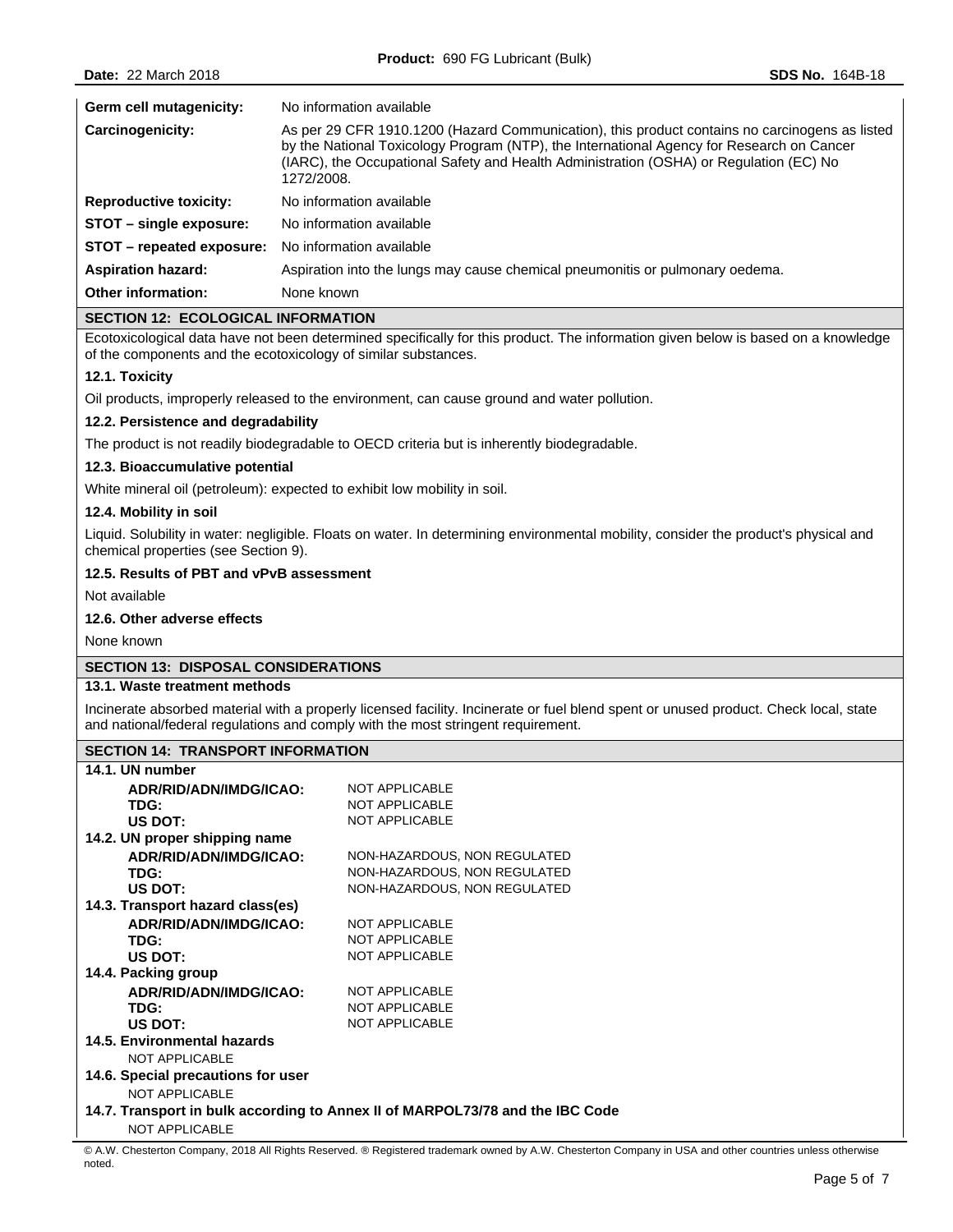| 14.8. Other information               |                                                                                                                          |  |  |  |  |  |
|---------------------------------------|--------------------------------------------------------------------------------------------------------------------------|--|--|--|--|--|
| <b>NOT APPLICABLE</b>                 |                                                                                                                          |  |  |  |  |  |
|                                       | <b>SECTION 15: REGULATORY INFORMATION</b>                                                                                |  |  |  |  |  |
|                                       | 15.1. Safety, health and environmental regulations/legislation specific for the substance or mixture                     |  |  |  |  |  |
| 15.1.1. EU regulations                |                                                                                                                          |  |  |  |  |  |
|                                       | Authorisations under Title VII: Not applicable                                                                           |  |  |  |  |  |
|                                       | <b>Restrictions under Title VIII: None</b>                                                                               |  |  |  |  |  |
| Other EU regulations: None            |                                                                                                                          |  |  |  |  |  |
| 15.1.2. National regulations          |                                                                                                                          |  |  |  |  |  |
| <b>US EPA SARA TITLE III</b>          |                                                                                                                          |  |  |  |  |  |
| 312 Hazards:                          | 313 Chemicals:                                                                                                           |  |  |  |  |  |
| None                                  | None                                                                                                                     |  |  |  |  |  |
| <b>Other national</b><br>regulations: | Not applicable                                                                                                           |  |  |  |  |  |
|                                       | 15.2. Chemical safety assessment                                                                                         |  |  |  |  |  |
|                                       | No Chemical Safety Assessment has been carried out for this substance/mixture by the supplier.                           |  |  |  |  |  |
|                                       | <b>SECTION 16: OTHER INFORMATION</b>                                                                                     |  |  |  |  |  |
| <b>Abbreviations</b>                  | ADN: European Agreement concerning the International Carriage of Dangerous Goods by Inland Waterways                     |  |  |  |  |  |
| and acronyms:                         | ADR: European Agreement concerning the International Carriage of Dangerous Goods by Road<br>ATE: Acute Toxicity Estimate |  |  |  |  |  |
|                                       | <b>BCF: Bioconcentration Factor</b>                                                                                      |  |  |  |  |  |
|                                       | cATpE: Converted Acute Toxicity point Estimate                                                                           |  |  |  |  |  |
|                                       | CLP: Classification Labelling Packaging Regulation (1272/2008/EC)                                                        |  |  |  |  |  |
|                                       | ES: Exposure Standard                                                                                                    |  |  |  |  |  |
|                                       | GHS: Globally Harmonized System<br>ICAO: International Civil Aviation Organization                                       |  |  |  |  |  |
|                                       | IMDG: International Maritime Dangerous Goods                                                                             |  |  |  |  |  |
|                                       | LC50: Lethal Concentration to 50 % of a test population                                                                  |  |  |  |  |  |
|                                       | LD50: Lethal Dose to 50% of a test population                                                                            |  |  |  |  |  |
|                                       | LOEL: Lowest Observed Effect Level<br>N/A: Not Applicable                                                                |  |  |  |  |  |
|                                       | NA: Not Available                                                                                                        |  |  |  |  |  |
|                                       | NOEC: No Observed Effect Concentration                                                                                   |  |  |  |  |  |
|                                       | NOEL: No Observed Effect Level                                                                                           |  |  |  |  |  |
|                                       | OECD: Organization for Economic Co-operation and Development<br>PBT: Persistent, Bioaccumulative and Toxic substance     |  |  |  |  |  |
|                                       | (Q)SAR: Quantitative Structure-Activity Relationship                                                                     |  |  |  |  |  |
|                                       | REACH: Registration, Evaluation, Authorisation and Restriction of Chemicals Regulation (1907/2006/EC)                    |  |  |  |  |  |
|                                       | REL: Recommended Exposure Limit                                                                                          |  |  |  |  |  |
|                                       | RID: Regulations concerning the International Carriage of Dangerous Goods by Rail<br>SDS: Safety Data Sheet              |  |  |  |  |  |
|                                       | STEL: Short Term Exposure Limit                                                                                          |  |  |  |  |  |
|                                       | STOT RE: Specific Target Organ Toxicity, Repeated Exposure                                                               |  |  |  |  |  |
|                                       | STOT SE: Specific Target Organ Toxicity, Single Exposure                                                                 |  |  |  |  |  |
|                                       | TDG: Transportation of Dangerous Goods (Canada)<br>TWA: Time Weighted Average                                            |  |  |  |  |  |
|                                       | US DOT: United States Department of Transportation                                                                       |  |  |  |  |  |
|                                       | vPvB: very Persistent and very Bioaccumulative substance                                                                 |  |  |  |  |  |
|                                       | WEL: Workplace Exposure Limit                                                                                            |  |  |  |  |  |
|                                       | WHMIS: Workplace Hazardous Materials Information System                                                                  |  |  |  |  |  |
|                                       | Other abbreviations and acronyms can be looked up at www.wikipedia.org.                                                  |  |  |  |  |  |